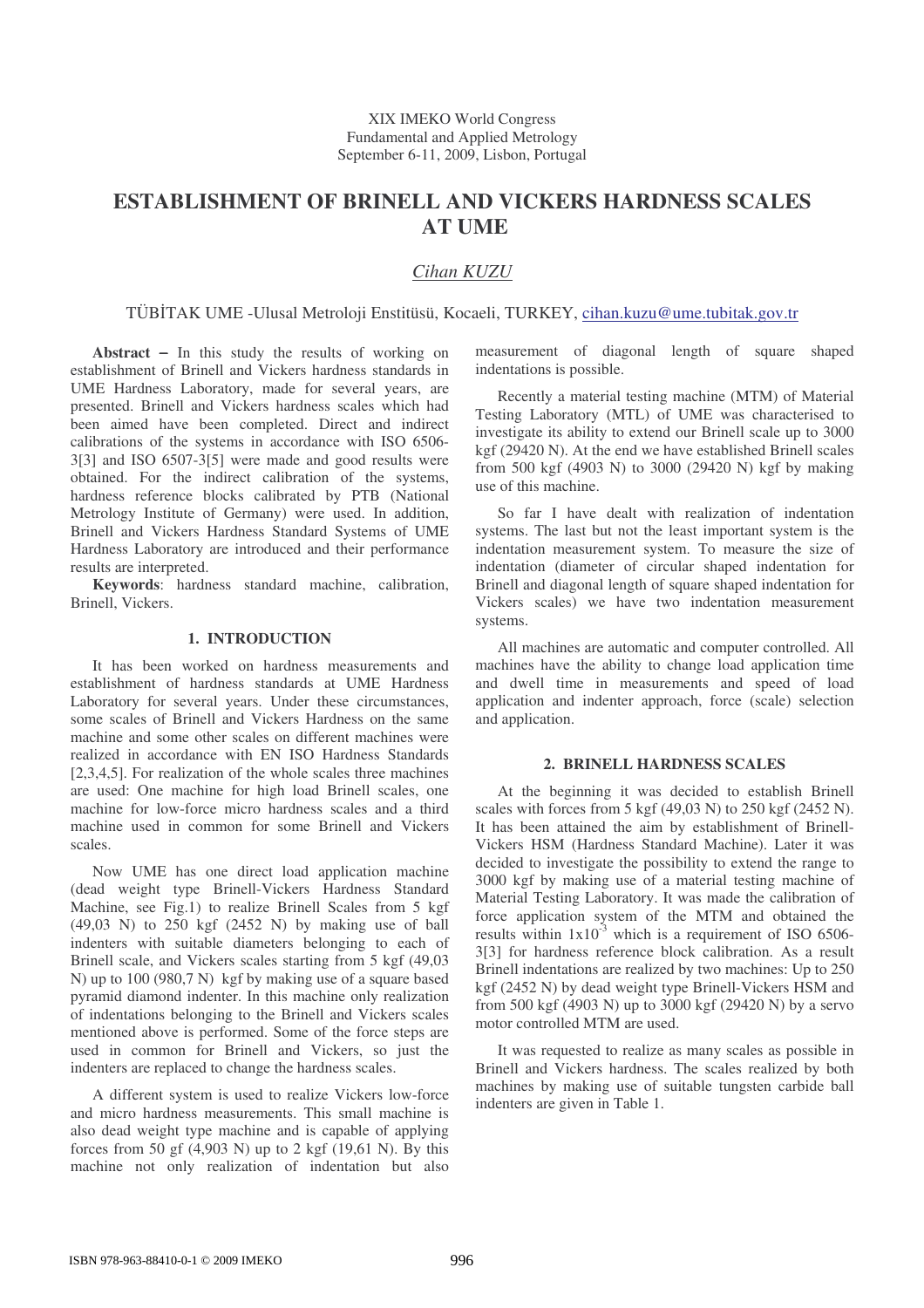

Fig. 1. Dead Weight Brinell-Vickers HSM

Table 1. Brinell Hardness Scales Established On One Dead Weight And One Servomotor Controlled Machines

| Hardness scale (HBW) | Force $(N)$ |  |  |
|----------------------|-------------|--|--|
| <b>HBW1/5</b>        | 49,03       |  |  |
| <b>HBW1/10</b>       | 98,07       |  |  |
| HBW2,5/15,625        | 153,2       |  |  |
| HBW5/25              | 245,2       |  |  |
| <b>HBW1/30</b>       | 294,2       |  |  |
| HBW2,5/31,25         | 306,5       |  |  |
| HBW2,5/62,5          | 612,9       |  |  |
| HBW5/62,5            | 612,9       |  |  |
| HBW10/100            | 980,7       |  |  |
| HBW5/125             | 1226        |  |  |
| HBW2,5/187,5         | 1839        |  |  |
| HBW10/250            | 2452        |  |  |
| HBW5/250             | 2452        |  |  |
| HBW10/500            | 4903        |  |  |
| HBW5/750             | 7355        |  |  |
| HBW10/1000           | 9807        |  |  |
| HBW10/1500           | 14710       |  |  |
| HBW10/3000           | 29420       |  |  |

## **3. VICKERS HARDNESS SCALES**

Vickers Hardness scales at UME are realized by two machines: The first one is the Brinell-Vickers HSM which is mentioned above. In this machine some mass stacks are used in common with Brinell, and there are some extra mass stacks belonging to Vickers scales. It just replaces the Brinell indenters by Vickers diamond indenter and made use of the same system and software to perform the testing cycle. From 5 kgf (49,03 N) up to 100 kgf (980,7 N) forces are realized by Brinell-Vickers HSM. The second machine, used to realize low-force and Microvickers scales, is the dead weight type Microvickers Hardness Calibration Machine (see Fig 2). In this machine forces from 50 gf  $(4.903 \text{ N})$  up to 2 kgf  $(19.61 \text{ N})$  are applied by mass stacks. The scales realized in Vickers Hardness by making use of the two dead weight machines are given in Table 2.

Table 2. Vickers Hardness Scales Established On Two Different Dead Weight Machines

| Hardness scale (HV) | Force $(N)$ |
|---------------------|-------------|
| HV0.05              | 0,4903      |
| HV0,1               | 0,9807      |
| HV0.2               | 1.961       |
| HV0.3               | 2,942       |
| HV0.5               | 4,903       |
| HV1                 | 9,807       |
| HV2                 | 19,61       |
| HV <sub>5</sub>     | 49,03       |
| HV10                | 98.07       |
| HV20                | 196.1       |
| HV30                | 294,2       |
| <b>HV50</b>         | 490,3       |
| HV100               | 980.7       |



Fig. 2 Microvickers Hardness Calibration Machine

## **4. DIRECT CALIBRATION** *4.1. Calibration Of Force - Verification Of Testing Cycle*

In the Brinell-Vickers Hardness Standard Machine the force is applied by dead weights calibrated at UME Mass Laboratory at  $1x10^{-5}$  level of uncertainty. Force application is automatically controlled by a servo motor. Since the mass stacks are applied by a frame hanged to a load cell, the load application and dwell times in Brinell and Vickers scales can be controlled. Indenter approach and load application speeds are also controlled by the servo motor and variable. Forces higher than 250 kgf (2452 N) are applied in the material testing machine and the testing cycle is also possible with control of the servo motor and a reference load cell. The low-force and Microvickers forces are calibrated with a mass comparator and all forces are obtained within  $1x10^{-3}$ .

#### *4.2. Indenters*

Tungsten carbide ball indenters in accordance with EN ISO 6506-3 standards[3] are used. The indenters are 1 mm, 2,5 mm, 5 mm and 10 mm ball indenters all calibrated at UME. For Vickers we use square based pyramid diamond indenters calibrated by INRIM (National Metrology Institute of Italy) according to EN ISO 6507-3.

#### *4.3. Indentation Measurement Systems*

Hardness measurement comprises two main steps: One is realization of indentation and the second one is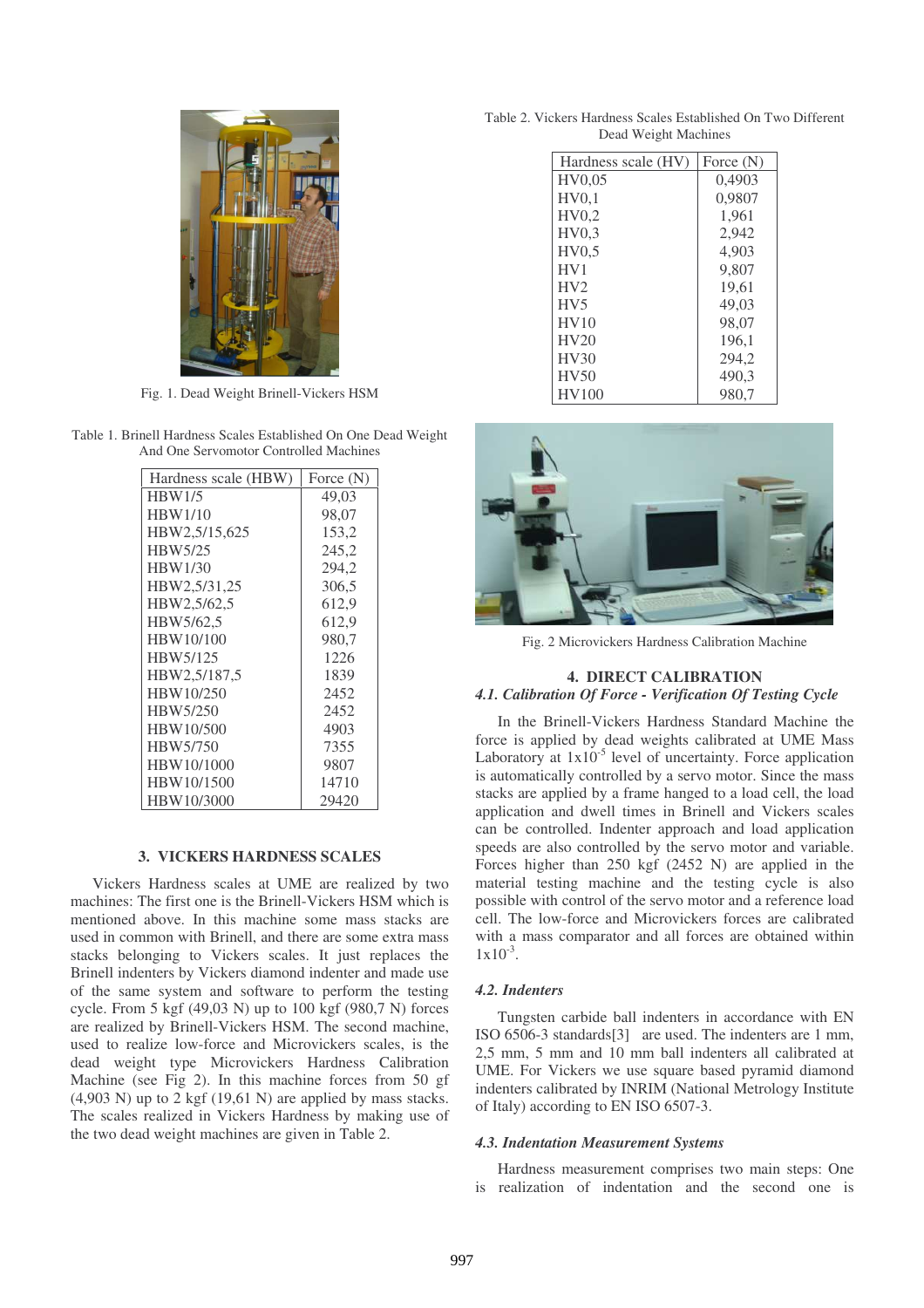measurement of the size of the indentation. Besides the realization of indentation the size of indentation is measured with two systems, each system consisting a microscope to magnify the little indentation, a CCD camera to transfer magnified indentations to a screen of a PC and a measuring software to measure the size of indentation. One of the systems is an independent indentation measuring one with a motorized platform having the possibility to measure indentations automatically and manually. All possible indentations (any size) can be realized by Hardness Standard Machine both in Brinell and Vickers hardness scales can be measured by making use of this system (see Fig. 3). The lenses present in this system are 2,5X, 5X, 10X, 20X, 50X.

The second system is mounted on to the Microvickers Hardness Calibration Machine and originally used for measurement of microvickers indentations, but available for Vickers indentations as well. The lenses present on this system are 10X, 50X and 100X. This system can perform only manual measurements and measurement of indentations with diagonals up to 1 mm length can be done.



Fig. 3. Indentation Measurement System

Calibrations of both systems for the lenses used were made with a calibrated line scale having an uncertainty 0,04 µm. The results were consistent with related ISO Hardness Standards Part-3[3,5]. Some calibration results of both indentation measurement systems are given in Fig. 4 to 9.



Fig. 4. Microvickers Indentation Measurement Sys.-10X Lens



Fig. 5. Microvickers Indentation Measurement Sys.-50X Lens



Fig. 6. Microvickers Indentation Measurement Sys.-100X Lens



Fig. 7. UME Indentation Measurement Sys.-10X Lens



Fig. 8. UME Indentation Measurement Sys.-20X Lens



Fig. 9. UME Indentation Measurement Sys.-50X Lens

It can be seen from measurement results all lenses of both systems are in accordance with ISO Part-3[3,5] specifications.

## **5. INDIRECT CALIBRATION**

After calibration/verification of each component constituting a hardness scale, the hardness machine should be checked by hardness reference blocks to figure out its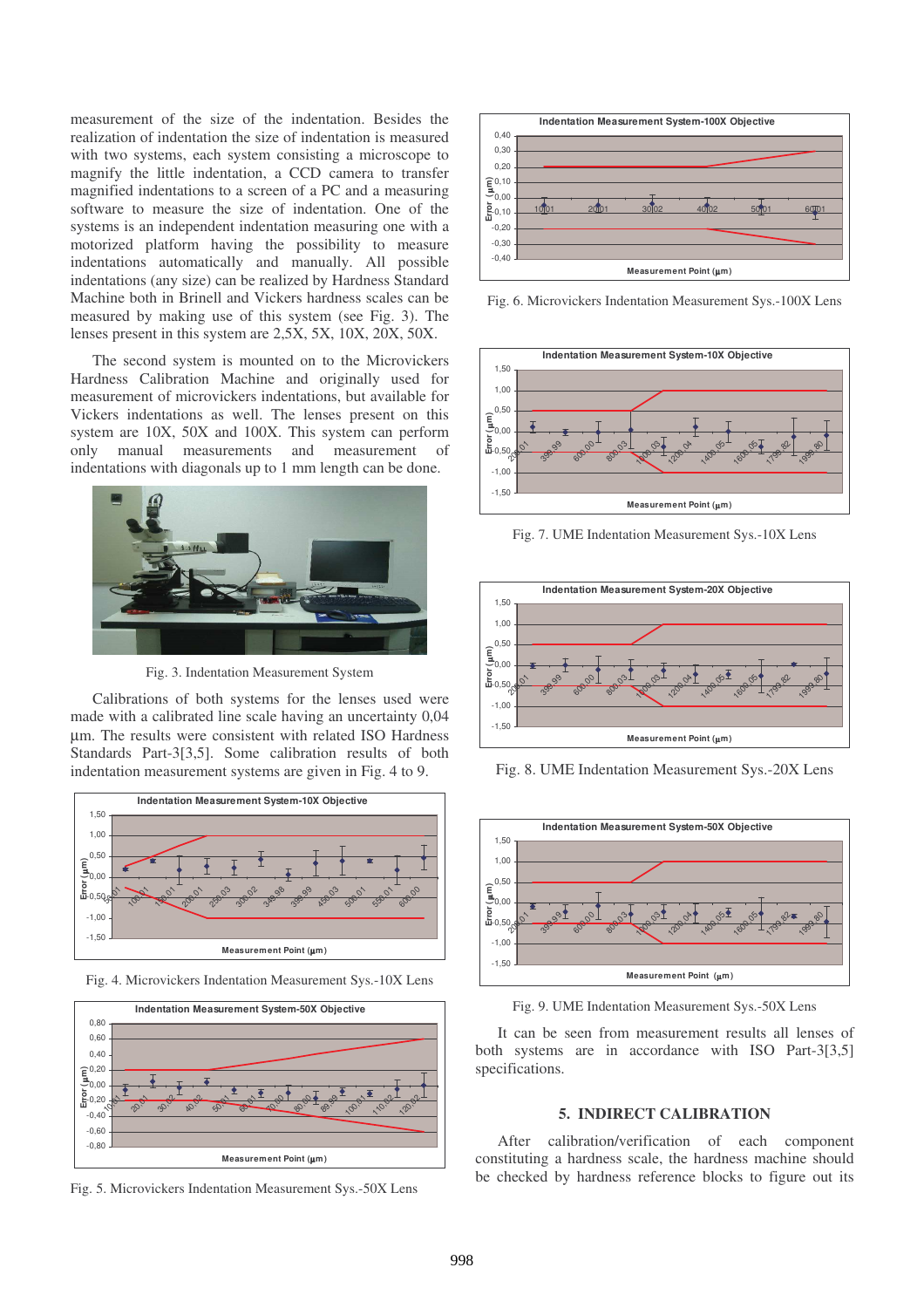performance including non-measurable effects. We have calibrated a set of hardness reference blocks at PTB. We made measurements of the same blocks with UME Brinell and Vickers hardness standard systems. We compared the measurement results with certificate values of the blocks and we saw a significant consistency between the results. The results were compared by including the uncertainties via the  $E_n$  formula given below (see [1]).

$$
E_n = \frac{|H_{\text{PTB}} - H_{\text{UME}}|}{\sqrt{{U_{\text{PTB}}}^2 + {U_{\text{UME}}}^2}}
$$
(1)

Here  $H_{\text{PTB}}$  and  $H_{\text{UME}}$  are the hardness measurements,  $U_{\text{PTB}}$  and  $U_{\text{UME}}$  are the uncertainties belonging to PTB and UME, respectively. E<sup>n</sup> calculated for every block and the achievement results are obtained as  $E_n \leq 1$  for each block, as given in Table 3.

Table 3. Vickers Hardness Scales Established On Two Different Dead Weight Machines

| Scale                   | $H_{PTB}$ | $H_{UME}$ | $U_{\text{PTB}}$ | $U_{UME}$ | $\mathbf{E}_\mathrm{n}$ |
|-------------------------|-----------|-----------|------------------|-----------|-------------------------|
| HV0,1                   | 198,4     | 201,2     | 7,8              | 9,9       | $-0,2$                  |
|                         | 622,6     | 634,0     | 33,6             | 51,0      | $-0,2$                  |
|                         | 829,9     | 858.7     | 50,3             | 83,2      | $-0,3$                  |
| HV1                     | 100,8     | 100,6     | 1,3              | 1,4       | 0,1                     |
|                         | 509,4     | 508,6     | 10,5             | 13,8      | 0,0                     |
|                         | 945,3     | 923,8     | 23,1             | 30,1      | 0,6                     |
|                         | 104,0     | 103,7     | 0,9              | 0,6       | 0,3                     |
| HV10                    | 509,4     | 507,3     | 5,0              | 3,1       | 0,4                     |
|                         | 905,6     | 906,7     | 10,6             | 8,9       | $-0,1$                  |
| <b>HV30</b>             | 103,7     | 103,3     | 0,9              | 0,8       | 0,3                     |
|                         | 506,5     | 507,3     | 4,7              | 4,9       | $-0,1$                  |
|                         | 895,9     | 901,6     | 8,7              | 8,2       | $-0,5$                  |
|                         | 97,6      | 98,4      | 1,0              | 0,8       | $-0,6$                  |
| <b>HBW</b><br>2,5/62,5  | 334,0     | 334,4     | 2,5              | 2,1       | $-0,1$                  |
|                         | 530,0     | 532,9     | 3,3              | 3,3       | $-0,6$                  |
|                         | 171,5     | 173,0     | 1,2              | 0,8       | $-1,0$                  |
| <b>HBW</b><br>2,5/187,5 | 346,2     | 347,4     | 2,8              | 1,3       | $-0,4$                  |
|                         | 530,1     | 527,5     | 5,0              | 3,1       | 0,4                     |
| <b>HBW</b><br>10/3000   | 153,9     | 153,9     | 1,2              | 0,8       | 0,0                     |
|                         | 533,1     | 533,4     | 3,4              | 1,7       | $-0,1$                  |

The uncertainties of measurements were calculated by using EA Guidelines on the Estimation of Uncertainty in Hardness Measurement (EA – 10/16) [1]. The graphical views of the results for some scales all together are given in Fig. 10 to 16.



Fig. 10. Hardness Reference Blocks Measurements For HV0,1



Fig. 11. Hardness Reference Blocks Measurements For HV1



Fig. 12. Hardness Reference Blocks Measurements For HV10



Fig. 13. Hardness Reference Blocks Measurements For HV30



Fig. 14. Hardness Reference Blocks Measurements For HBW2,5/62,5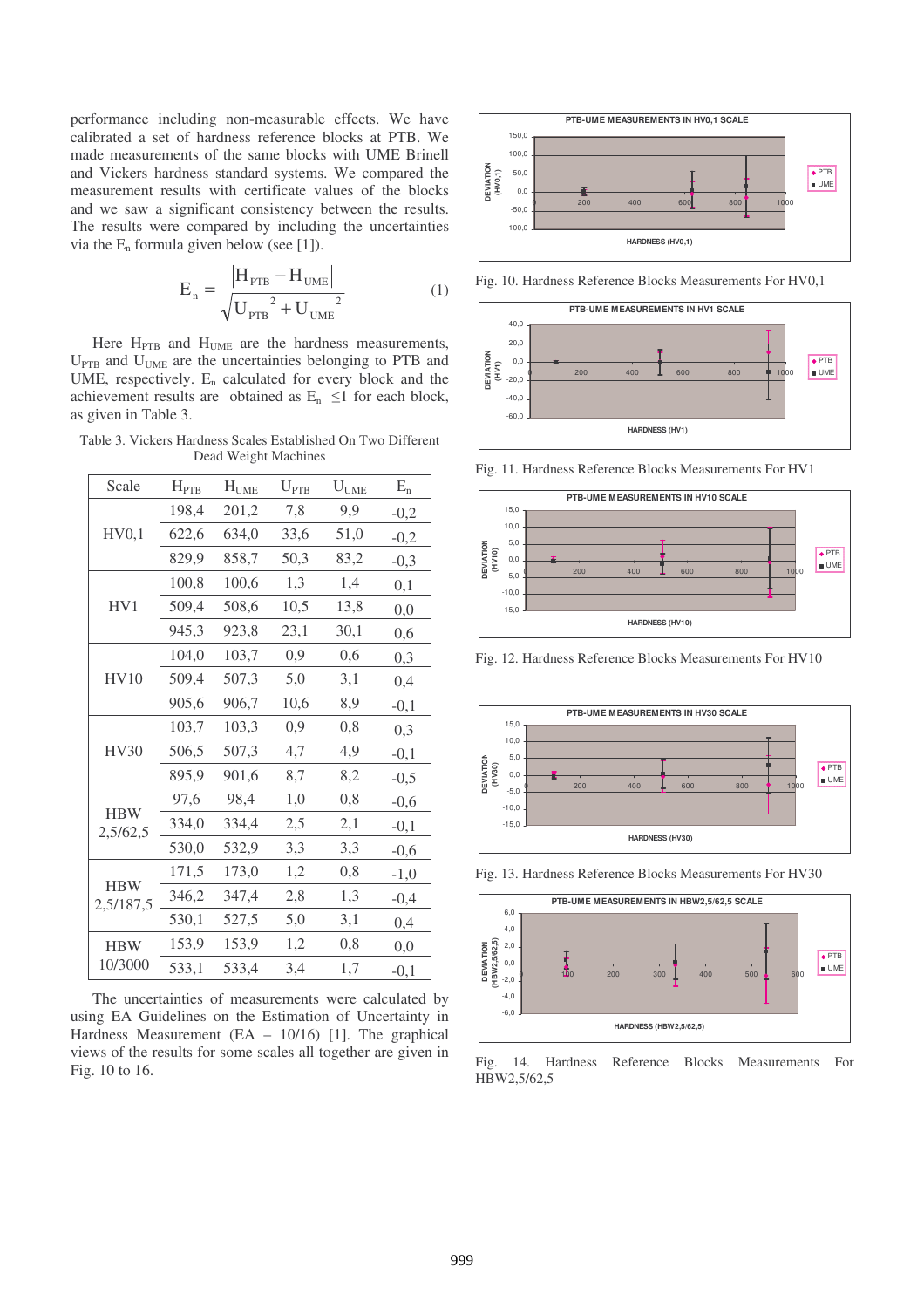

Fig. 15. Hardness Reference Blocks Measurements For HBW2,5/187,5



Fig. 16. Hardness Reference Blocks Measurements For HBW10/3000

#### **6. UNCERTAINTY CALCULATIONS**

Measurement uncertainty of the hardness standards is estimated in accordance with EA/4-02 [6] and EA 10/16 [2]. The destination quantity hardness can be defined as a function of influencing parameters as follows:

$$
H = f(x_1, x_2, \dots, x_N)
$$
 (2)

where H is the hardness measured and  $x_1, x_2, \ldots, x_N$  are the influencing parameters. The sensitivity coefficients, c<sub>i</sub>, can be determined by either partial derivation of the model function *f* or empirical investigation of the relationship  $H =$  $f(x_i)$ . If the standard uncertainty of each parameter,  $u(x_i)$ , then contribution of each parameter is calculated by,

$$
u_i(H) = c_i u(x_i)
$$
 (3)

The combined standard uncertainty is calculated by:

$$
u^{2}(H) = \sum_{i=1}^{N} u_{i}^{2}(H)
$$
 (4)

At the end the expended uncertainty is calculated by:

$$
U = ku(H) \tag{5}
$$

where k is the expansion factor. The influencing parameters for Brinell Hardness Standard Machine is given Table 4 and for Vickers Hardness Standard Machine is given in Table 5.

Once the uncertainty of the machine is calculated then the uncertainty of the blocks is calculated by taking the uncertainty of the machine and the standard deviation of the blocks into account as follows:

$$
u(s_b) = \frac{t \times s_b}{\sqrt{5}}\tag{6}
$$

where  $u(s_b)$  is uncertainty of the mean of 5 hardness measurement mae on the block and t is the coefficient coming from the Student-T for n=5. Then the combined uncertainty of the block is calculated by;

$$
u_b = \sqrt{u_m^2 + u(s_b)^2}
$$
 (7)

where  $u_m$  is the uncertainty of the HSM and expended uncertainty of the block is,

$$
U = k u_b \tag{8}
$$

Table 4. Influencing Parameters For Brinell Hardness Standard Machine

| Test force, F                            |
|------------------------------------------|
| Indentation diameter, d                  |
| Indentation ball diameter, D             |
| Test force application time, $t_1$       |
| Test force duration time, t <sub>2</sub> |

Table 5. Influencing Parameters For Vickers Hardness Standard Machine

| Test force, F                             |
|-------------------------------------------|
| Indentation diagonal length, d            |
| Plane angle of the indenter, $\alpha$     |
| Tip radius of the indenter, $\Delta c$    |
| Length of the line of junction $\Delta c$ |

#### **7. CONCLUSION**

At the end of this study explained above it can inferred the following conclusions;

- UME has completed the establishment of Brinell and Vickers hardness scales.
- At the end of direct calibration of the machines, it was seen that all scales meet the EN ISO Hardness Standards Part:3 requirements.
- With the measurements done with hardness reference blocks calibrated by PTB we obtained good results.

#### **ACKNOWLEDGEMENTS**

The author would like to thank Dr. Alessandro GERMAK from INRIM due to his valuable contributions during the work has been done so far in establishment of UME Hardness Laboratory.